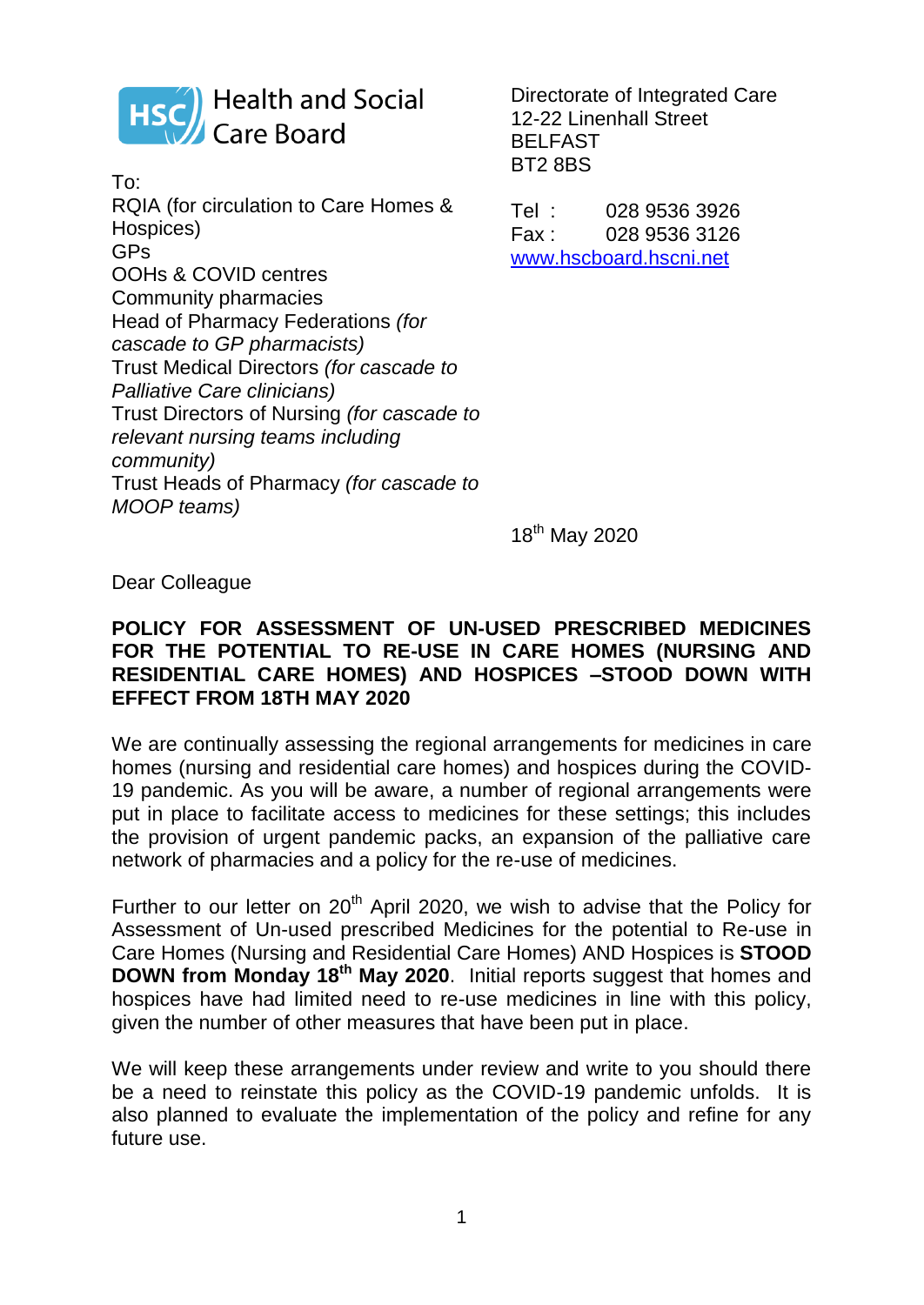# **ACTIONS**

## **1. Community pharmacies**

should facilitate the return of residents' medication from residential care homes and supported living including controlled drugs as part of contracted core services. HSCB have advised Rentokil Initial who hold the current waste management contract accordingly. Since advice is constantly being updated during the pandemic, healthcare workers in various sectors should ensure that they are accessing the most recent advice via FAQs at link below:

**<http://www.hscbusiness.hscni.net/services/3150.htm>**

## **2. Care facilities**

- (i) Ensure this change in policy is communicated to all relevant staff.
- (ii) Ensure processes for waste management revert to normal practice with immediate effect. This should include a review of all medicines that had been stored for potential re-use to ensure appropriate disposal
- (iii) Nursing Homes and hospices should arrange for uplift of clinical waste in line with their usual arrangements:

RQIA has issued guidance to nursing homes in relation to the disposal of medicines in the following document:

[https://www.rqia.org.uk/RQIA/media/RQIA/Resources/The-Disposal-of-](https://www.rqia.org.uk/RQIA/media/RQIA/Resources/The-Disposal-of-Medicines-in-Nursing-Homes_final_112011.pdf)Medicines-in-Nursing-Homes final 112011.pdf

Supported living/Residential care homes should liaise with their community pharmacy to agree mutually convenient timelines for acceptance of medicines waste for disposal.

(iv) Only those medicines returned from a suspected, or confirmed, COVID positive patient which were stored in their room need to be quarantined. These medicines should be sealed (double bagged) and quarantined for three days (72 hours) prior to returning to a pharmacy.

Refer to most recent advice via link below. **<http://www.hscbusiness.hscni.net/services/3150.html>**

## (v) Assurance Proforma for care facilities

Complete and return the attached proforma (Appendix 1) to RQIA via email by **18th June 2020**, thus providing an assurance that any controlled drugs retained in line with this policy have now been destroyed as per the individual setting's normal operating procedures.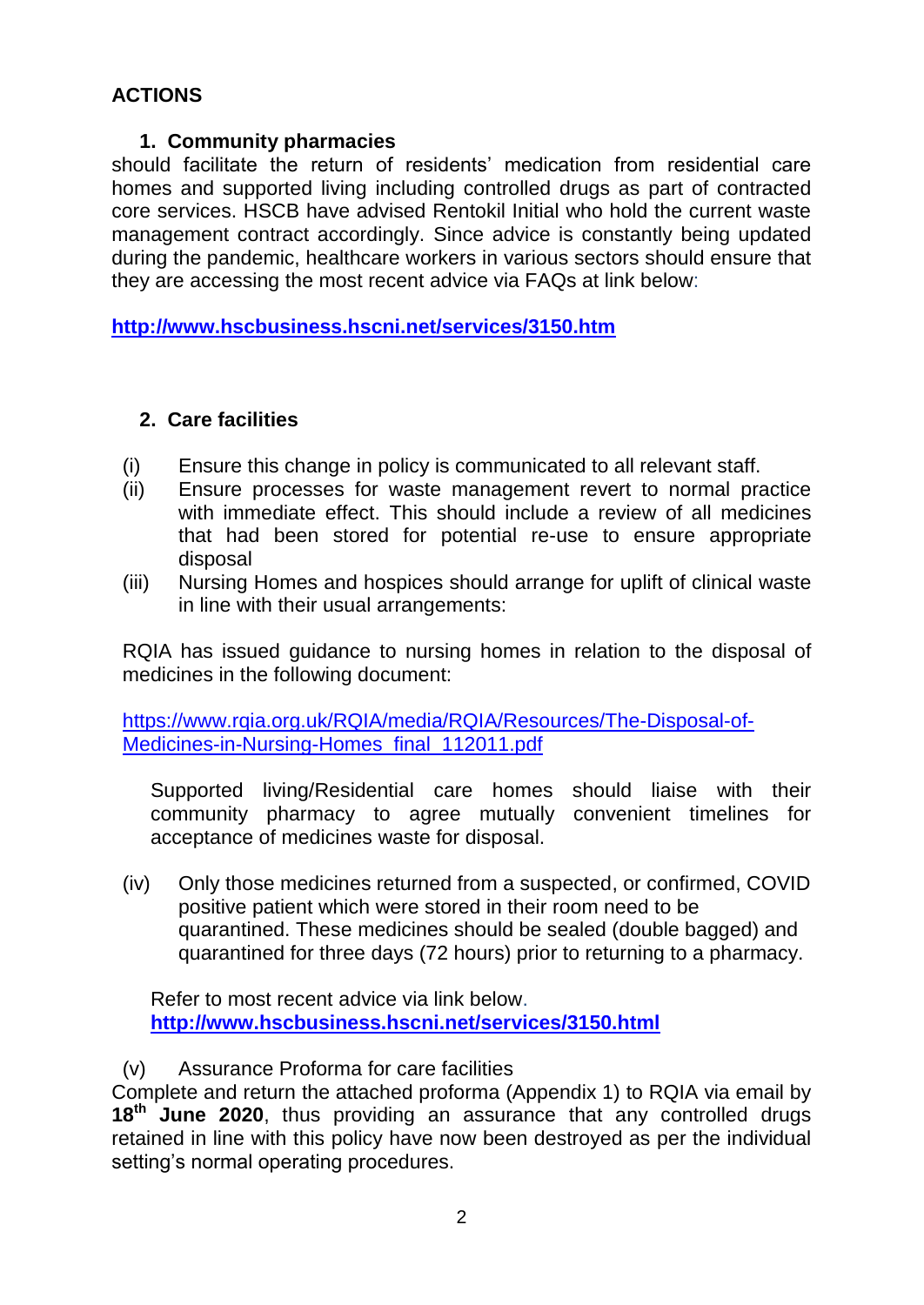(vi ) Record Keeping for care facilities

In accordance with The Nursing Homes Regulations (Northern Ireland) 2005, Regulation 19(4) the records pertaining to this policy must be kept for six years.

Care Homes should contact RQIA pharmacy team if they have any queries **028 9536 1111.** Further information can also be obtained by contacting a Pharmacy Adviser in your local HSCB office

Thank you for your ongoing support during these challenging times.

Yours sincerely

**Joe Brogan Critical Community Community Dr Margaret O'Brien Assistant Director of Integrated Care Assistant Director of Integrated Care Head of Pharmacy and Medicines Management** 

Wangerebo Spien

- CC. Paul Turley HSCB Diane Walker Palliative Care in Partnership Macmillan Programme Manager Canice Ward MRG Cathy Glover RQIA Rodney Morton PHA Kathy Fodey PHA Gillian McCorkell PHA Loretta Gribben PHA Gary Cousins PHA Sandra Aitcheson PHA Dr Alan McPherson NI Hospice Palliative Care Pharmacists (Trust & Marie Curie) CPNI GPC Royal College of Nursing (RCN) PSNI
- Enc. Appendix 1